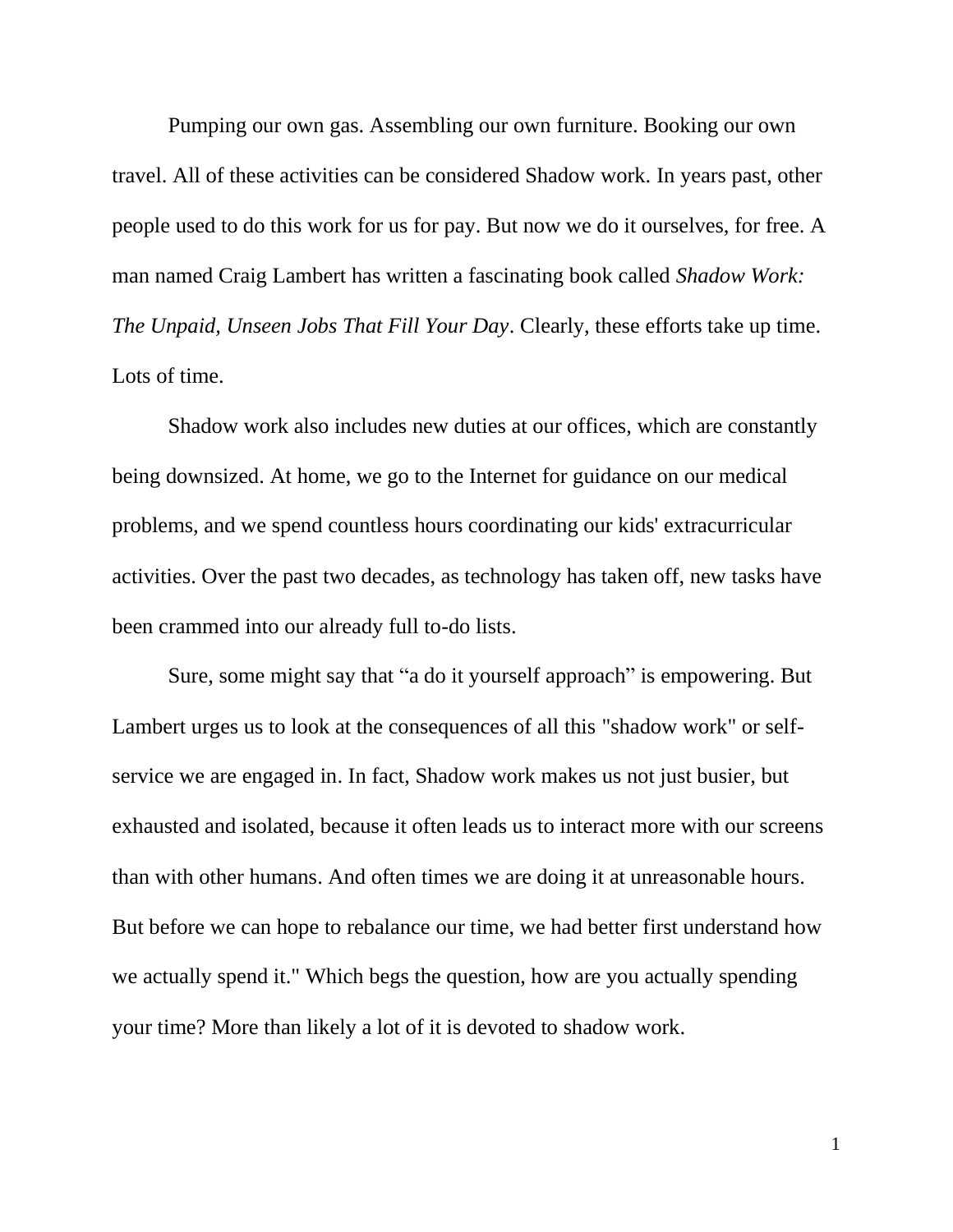An article found in the *Harvard Business Review* with the title: "Are you proud of how you're spending your time," urges us to stop doing what seems to be the most urgent, and "start intentionally investing in what's most important." For example: There's a difference between what is most urgent and what is most important. Answering that email, for example, is really not as important as attending your child's soccer game.

In fact, I'm sure we can all agree that it easy to lose track of who we are, what we enjoy, where we are in life, and where we are going, unless we purposely and intentionally take time to reflect. And apparently the apostle Paul has the very same concern in our second lesson this morning, which is why he writes the Christians in Corinth about the gifts of the Spirit. He wants them to be proud of how they are spending their time, and to make sure that they're focusing on the "Spirit work" that they can accomplish as members of the body of Christ.

Apparently, one of the dangers of shadow work is that it distracts us from Spirit work. "Now concerning spiritual gifts, brothers and sisters, I do not want you to be uninformed," writes Paul. "You know that when you were pagans, you were enticed and led astray to idols that could not speak." Amazing, isn't it, how the truths of the Bible can leap the centuries and speak to us exactly where we are at now! We are still "enticed and led astray" -- maybe not by Greco-Roman idols, but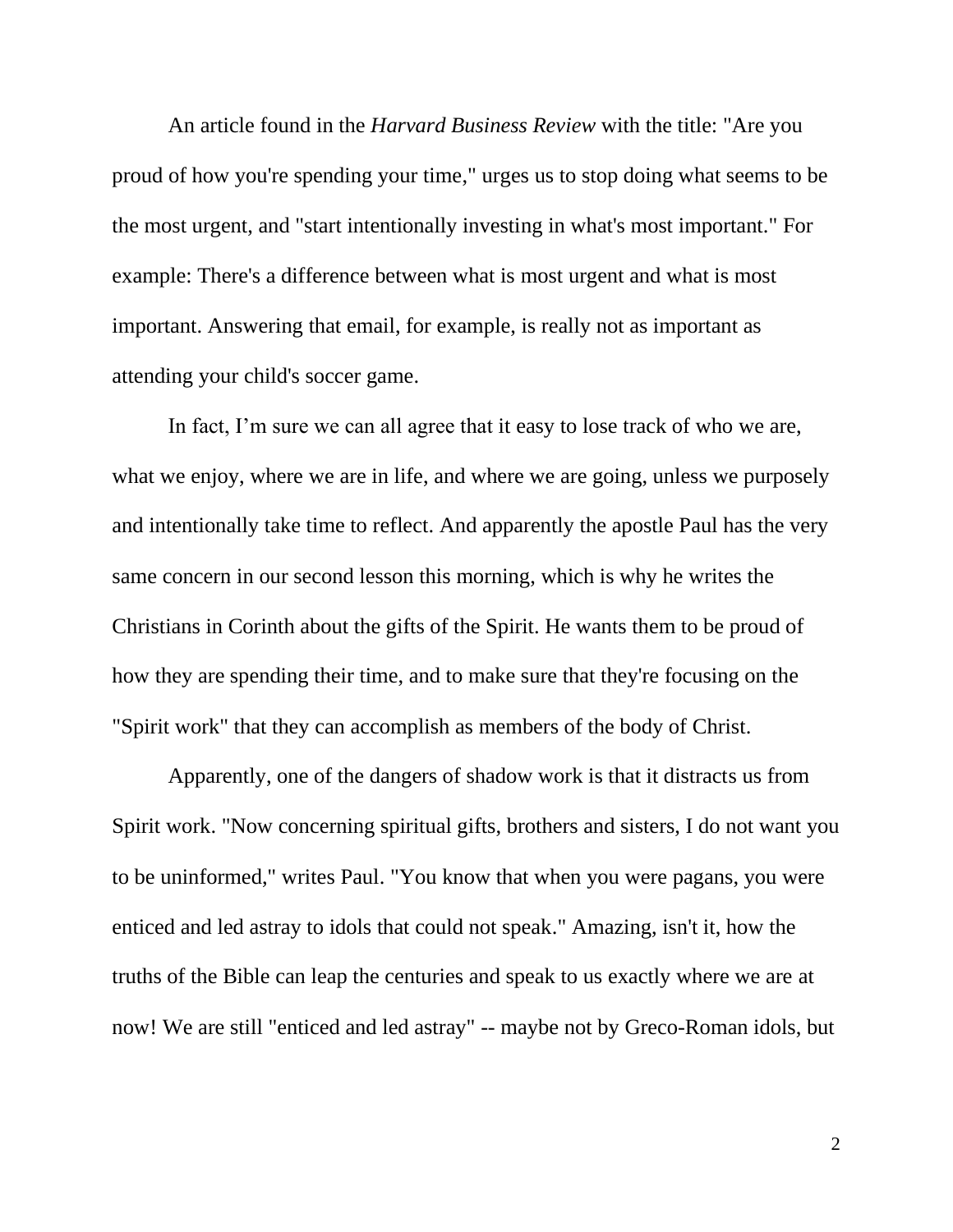by emails, text messages, phone apps, social media, and websites. Like the Christians of Corinth, we focus more on what is urgent than on what is important!

"Now there are varieties of gifts," says Paul, "but the same Spirit; and there are varieties of services, but the same Lord; and there are varieties of activities, but it is the same God who activates all of them in everyone." Notice that Paul is not saying that Spirit work is limited to a single gift, service, or activity. No, there are varieties of gifts, services, and activities. What unites this distinctive kind of work is that it all comes to us from the same divine source.

And what source is that you may be wondering? To each of us "is given the manifestation of the Spirit for the common good." In other words, Spirit work comes from our one God -- Father, Son and Holy Spirit. And it serves the common good. And when we grasp this, when we truly understand this, we move from shadow-work to Spirit work. Which might lead us to wonder what that type of work looks like? Paul says that "to one is given through the Spirit the utterance of wisdom, and to another the utterance of knowledge according to the same Spirit."

New Testament scholar C.K. Barrett suggests that the "the utterance of wisdom" might deal with ethical matters while "the utterance of knowledge" includes theological matters. Ethics talks about what we should do, while theology talks about what we should believe – so in other words both doing and believing are important work, and both serve the common good. The famous singer Johnny

3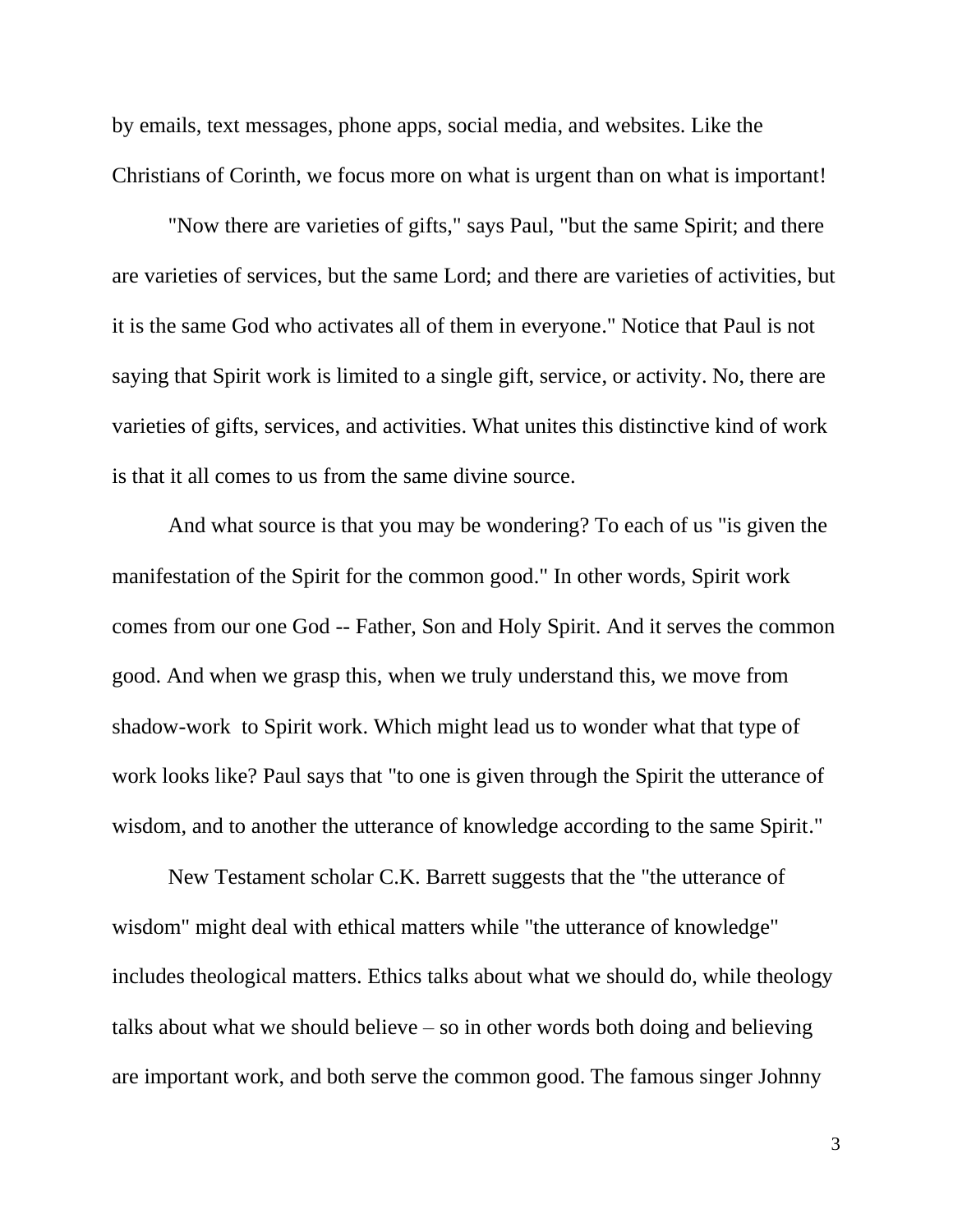Cash picked up on this important balance when he warned people not to be "so heavenly minded" that they're "no earthly good."

Our actions need to support our beliefs -- otherwise, people will rightly accuse us of being hypocrites. - We cannot just say we love our neighbors; We must actually perform acts of love. - We cannot simply believe in forgiveness; We must actually forgive those who hurt us. - We cannot only talk about justice; We have to do and seek justice for those in this world who are desperately seeking it!

A couple of years ago Thom Schultz, the founder of Group Publishing, had been wondering why people don't want to go to church anymore. Instead of just reading about the topic, he staked out a spot in a city park, and he asked people why they weren't in church. One of the top responses he got was, "They're a bunch of hypocrites." Clearly, no one wants to go to a church where people say one thing and then do another. But Schultz dug deeper and discovered there was more to this response. He says, "What bothered them the most was the sense that church people act like they have all the answers. That they've arrived. That they're only interested in telling others what to do."

People these days aren't always impressed by "the utterance of knowledge" – or theological insights that support our Christian faith. In fact, often times they are turned off by individuals who act like they have all the answers, and who try to tell others what to do. If we are going to attract people to the church, we need to

4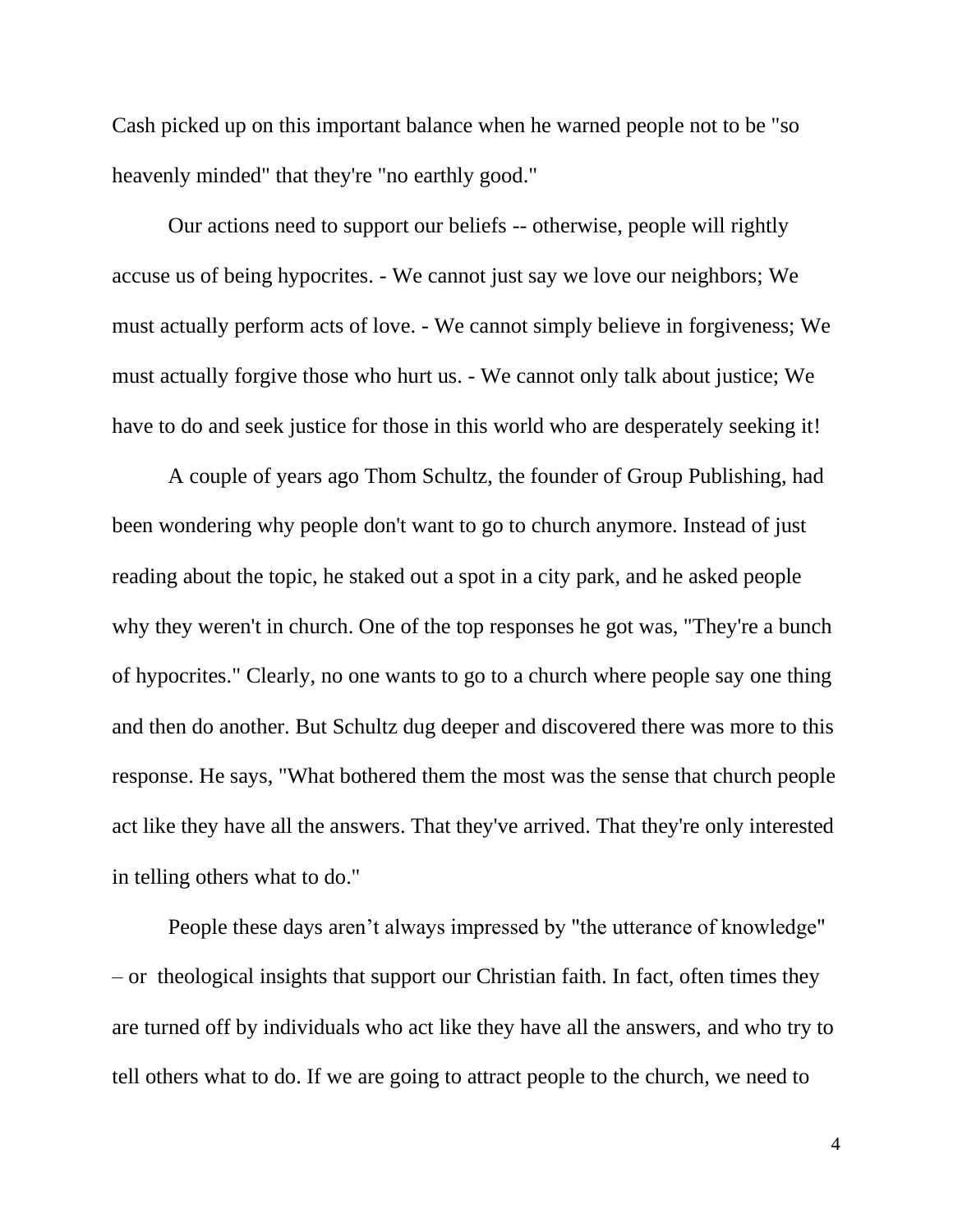act in ethical ways, and support what the apostle Paul calls "the utterance of wisdom." That's real, solid, down-to-earth wisdom. Such wisdom is grounded in concrete actions that give people an experience of the love of God.

The fact of the matter, is that sadly most people "don't always experience God at church," according to Mr. Schultz. "They're not looking for deep theological trivia that seems to interest most pastors, theologians, and lifetime church goers. They crave something very simple. They're dying to be reassured that God is real, that he is more than a historical figure, that he is present today and that he is active in the lives of the people around them."

Thankfully Spirit work assures people that God is real! Through simple actions, it shows people that God is present in the lives of the members of a Christian community. Within the church, some are given "gifts of healing by the one Spirit," says Paul, "to another the working of miracles, to another prophecy, to another the discernment of spirits, to another various kinds of tongues, to another the interpretation of tongues." This list describes a variety of skill sets, or gifts, that are in the believer's toolbox. The skills range from healing to the interpretation of spiritual languages. The point…is **no**t that any one of these gifts is superior to the others, but that "all these are activated by one and the same Spirit," says Paul, "who allots to each one individually just as the Spirit chooses."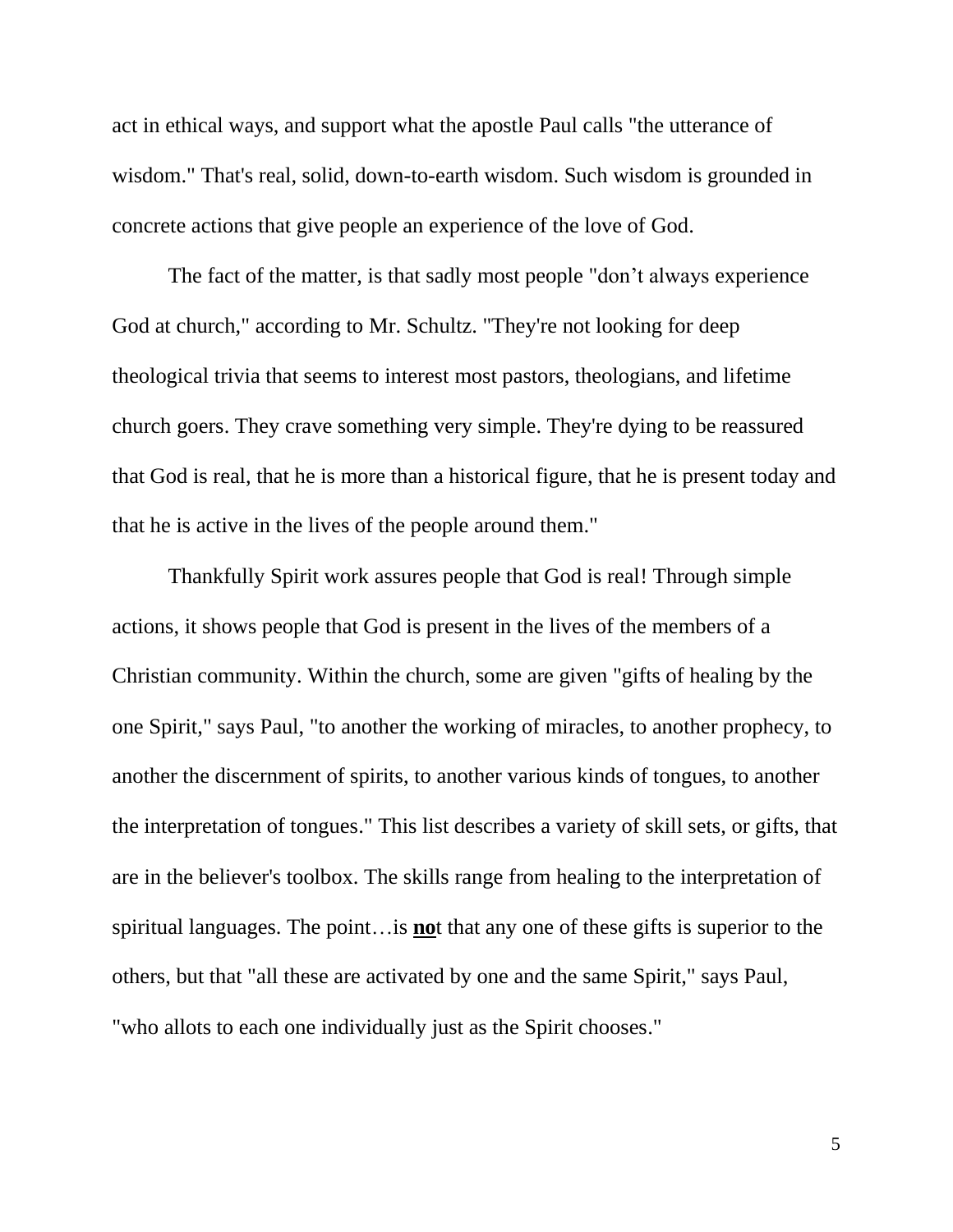Of course, sometimes the scale of these gifts is very small. A man named David Brooks, a columnist for *The New York Times* once asked his readers to describe their purpose in life and how they found it. One of them, Kim Spencer, wrote, "My purpose is simply to be the person ... who can pick up the phone and give you 30 minutes in your time of crisis ... I can listen to you complain about your co-workers ... I can look you in the eye and give you a few dollars in the parking lot ... I can help keep you afloat with a little boost of encouragement." That's Spirit work – it's something that would fit under Paul's categories of healing, discernment of spirits, maybe even the working of miracles. It serves the common good and it builds up Christian community.

Our challenge, our take home for today, if you will, is to clear away our Shadow work so that the gifts of the Spirit can be put to use. We can begin by turning off our screens, once and a while, and turning toward each other instead. It's only when we look each other in the eye, and engage in real conversation, that we can show each other the love of God. This might not seem to be the most urgent of work, but it is usually the most important.

The good news about Spirit work is that it energizes us and connects us to one another. Instead of feeling exhaustion and isolation, we begin to experience inspiration, community, and unity. We discover the truth of what Paul says to the

6